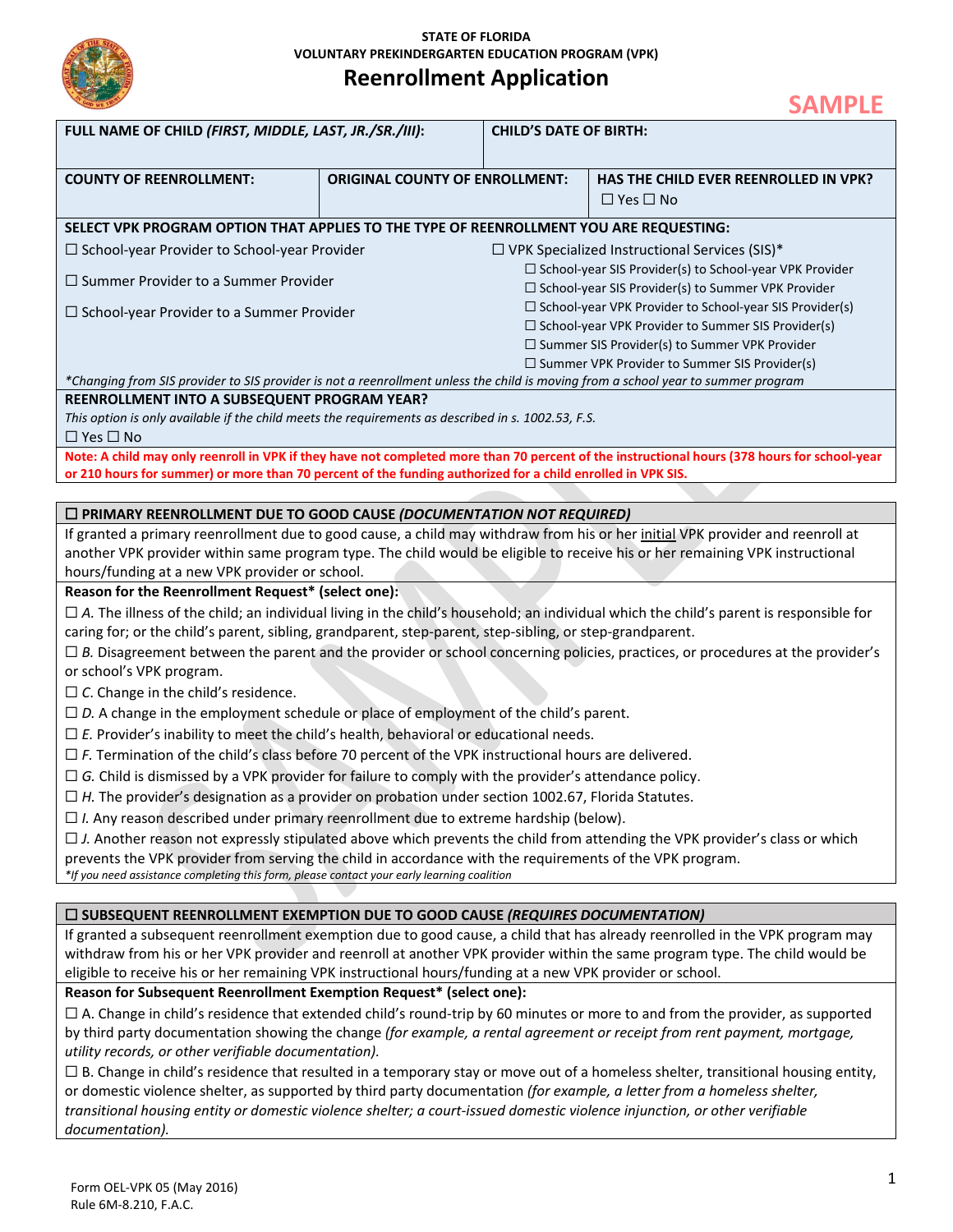

# **Reenrollment Application**

 $\Box$  C. Change in parent's employment that extended parent's round-trip travel time by 60 minutes or more, to and from the VPK provider, as supported by employer documentation showing the start date or change in employment location.

 $\Box$  D. Child's parent(s) is active duty military or reservist and deployed supported by verifiable documentation (for example, proof of current military deployment.)

 $\Box$  E. Termination of child's VPK class, into which the child was reenrolled as confirmed and documented by the coalition or by the Department of Children and Families, local licensing agency on official letterhead or from a Child Care Information System (CCIS) screen print.

 $\square$  F. Provider is found to have committed a Class I Violation as defined in Rule 65C-22.10 or 65C-20.012, F.A.C. (as applicable to the provider type), as documented by the Department of Children and Families on official letterhead or from a CCIS screen print.

 $\Box$  G. Serious injury to the child that occurred at the provider which required the provider to contact medical services, as documented on the Department of Children and Families or local licensing agency Accident/Incident Report for licensed providers

or on official provider letterhead for license-exempt providers.

 $\Box$  H. Child was dismissed from VPK provider for issues that prevented the provider from meeting the child's behavioral or educational needs, as substantiated by the dismissing provider on official letterhead.

 $\Box$  I. Child's parent has reported events to the Department of Children and Families or local licensing agency that indicate the VPK provider's practices put his or her child's health, safety, or well-being at risk, as documented by a federal, state, or local government official.

 $\Box$  J. Any reason described under primary reenrollment due to extreme hardship (below).

 $\Box$  K. Child's primary reenrollment due to good cause was the result of any of the reasons listed in this section (subsequent

reenrollment exemption due to good cause) accompanied by required supporting documentation.

*\*If you need assistance completing this form, please contact your early learning coalition*

### ☐ **PRIMARY REENROLLMENT DUE TO EXTREME HARDSHIP** *(REQUIRES DOCUMENTATION)*

If granted a primary reenrollment due to extreme hardship, a child may withdraw from his or her initial VPK provider and reenroll at a summer VPK provider and be reported as one full-time equivalent student, as defined by s. 1002.71, F.S.

#### **Reason for the Reenrollment Request\* (select one**):

 $\Box$  A. The illness of the child; the illness of a family member which the child's parent is responsible for caring for; or the illness of the child's parent; as documented in writing by a physician licensed under Chapters 458 or 459, F.S., if it would result in the child being absent for more than 30 percent of the number of hours in the program type in which the child is enrolled;

 $\Box$  B. Termination of the child's VPK class as a result of the provider's removal from eligibility to offer the VPK program, as documented by the early learning coalition.

 $\Box$  C. Parent's inability to meet the basic needs of the child, including, but not limited to, a lack of food, shelter, clothing, or transportation, as documented in writing by a federal, state, or local governmental official.

 $\Box$  D. Provider's inability to meet the child's educational needs due to the child's learning or developmental disability as documented by a federal, state, or local governmental official.

 $\Box$  E. Provider's inability to meet the child's health needs as documented by a physician licensed under Chapters 458 or 459, F.S., or a federal, state, or local governmental official

 $\square$  F. Displacement of the child from his or her place of residence or closure of the child's VPK provider as a result of a state of emergency as declared by a federal, state, or local governmental official.

 $\Box$  G. A temporary or permanent change in parent custody or guardianship, supported by legal documentation such as a court order or official documentation from the Department of Children and Families (DCF) or DCF contracted agency, this includes an at-risk child care authorization that documents the guardianship change.

*\*If you need assistance completing this form, please contact your early learning coalition*

### ☐ **SUBSEQUENT REENROLLMENT EXEMPTION DUE TO EXTREME HARDSHIP** *(REQUIRES DOCUMENTATION)*

If granted a subsequent reenrollment exemption due to extreme hardship, a child that has already reenrolled in the VPK program for good cause may withdraw from his or her VPK provider and reenroll at a summer VPK provider and be reported as one fulltime equivalent student, as defined by s. 1002.71, F.S.

### **Reason for the Subsequent Reenrollment Exemption due to Extreme Hardship Request\* (select one**):

 $\Box$  A. The illness of the child; the illness of a family member which the child's parent is responsible for caring for; or the illness of the child's parent; as documented in writing by a physician licensed under Chapters 458 or 459, F.S., if it would result in the child being absent for more than 30 percent of the number of hours in the program type in which the child is enrolled;